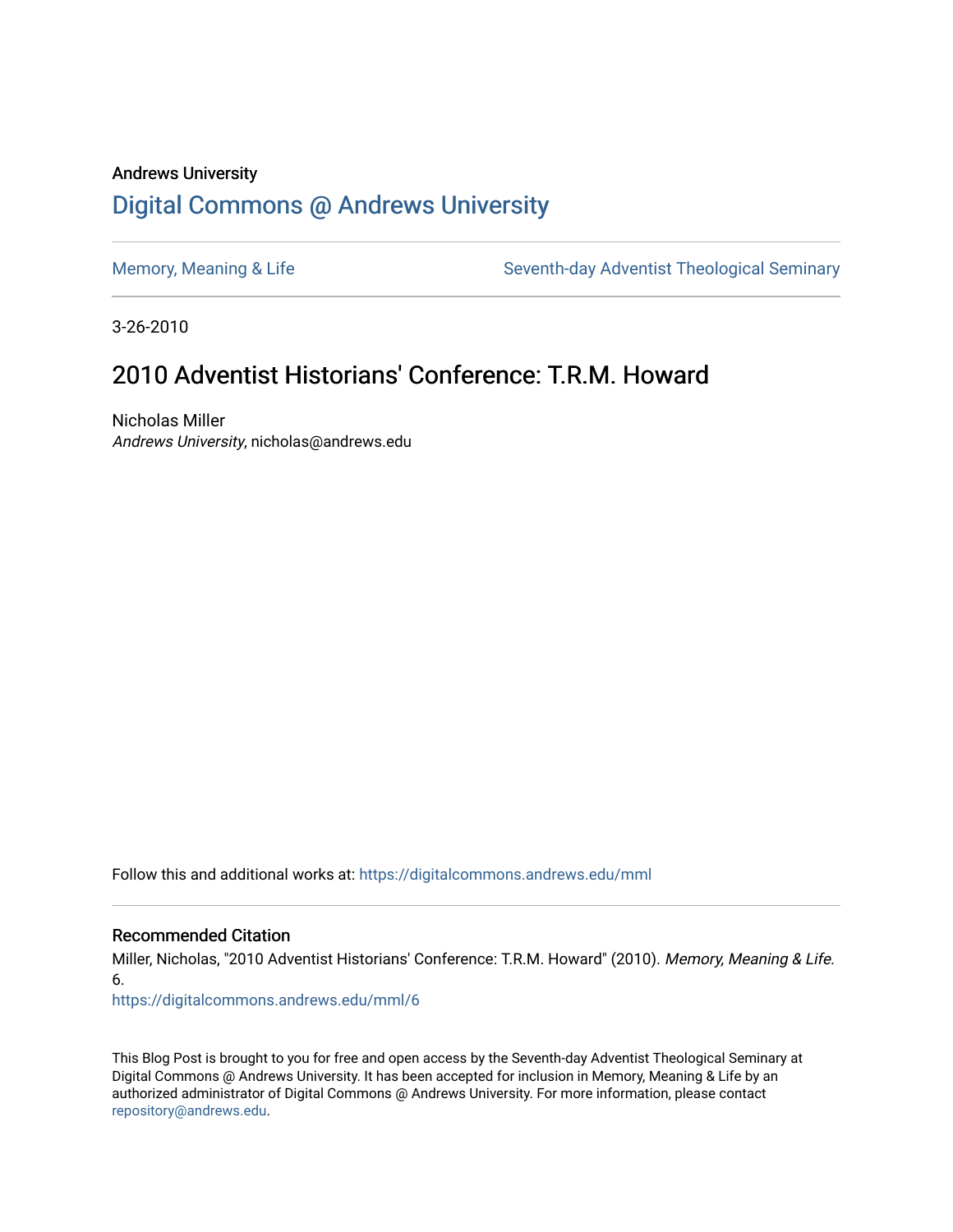The Wayback Machine - http://web.archive.org/web/20120716003933/http://www.memorymeaningfaith.org/blog/2010/…

# **[Memory, Meaning & Faith](http://web.archive.org/web/20120716003933/http://www.memorymeaningfaith.org/blog/)**

[Main](http://web.archive.org/web/20120716003933/http://www.memorymeaningfaith.org/blog) [About](http://web.archive.org/web/20120716003933/http://www.memorymeaningfaith.org/blog/about.html) [Archives](http://web.archive.org/web/20120716003933/http://www.memorymeaningfaith.org/blog/archives.html) March 25, 2010 **2010 Adventist Historians' Conference: T.R.M. Howard**

# **Opening Dinner and Keynote Address**

This is Nicholas Miller, blogging from Takoma Park about the [Association of Seventh-day Adventist Historians](http://web.archive.org/web/20120716003933/http://www.sdahistorians.org/) (ASDAH) meetings here at Washington Adventist University. We had a very enjoyable opening evening in the Sligo Church Fellowship Hall. After welcomes by Joan Francis, WAU history professor and President of the ASDAH and WAU president Weymouth Spence, Douglas Morgan, WAU history professor introduced the main speaker of the evening, Dr. David Beito, Professor of History at Alabama University. Dr. Beito is author of *Black Maverick: T.R.M. Howard's Struggle for Equal Rights and Economic Opportunity*[. What follows is a highlight summary of the presentation, which covers the life and career of](http://web.archive.org/web/20120716003933/http://books.google.com/books?id=dS4eA77qau0C&lpg=PP1&dq=Black%20Maverick&pg=PP1#v=onepage&q=&f=false) Adventist-educated Dr. T.R.M. Howard.

# **Summary**

Who has heard of Medgar Evers, Fanny Lou Hamer, Rosa Parks? (Mostly all in audience.)

What about T.R.M. Howard? Largely overlooked. Died in 1976, with no mention in Time magazine or even Ebony.

There is a good argument that if it were not for Howard, we would never have heard of Evers, Hamer, or Parks.

Howard was widely known in the 1950s; Listed by Chicago Defender (leading black newspaper) 1955 Honor Roll, listed him number 1 as leading civil rights voice in Mississippi.

Howard was born in Murray Kentucky, in the 1910s. As a boy he got a job in local hospital where he worked for a white doctor, Dr. Mason, who was an SDA. Because of Dr. Mason's influence, Howard joined the SDA church as a boy; Mason helped Howard into Oakwood College. Howard took the white doctor's name as part of his own, hence the M initial in his name.

Howard appeared on cover of Oakwood yearbook; went on from Oakwood to Union College in Lincoln, NE, to complete undergraduate education. Wrote letters to Oakwood, 1929, complaining about some level of discrimination at Union, including eating in cafeteria separately.

Worked as a literature evangelist during time in school; had positive experiences at Union as well, but segregation began to develop in 1930 and 1931.

Won all the oratory contests at Union, went to a national convention, anti-saloon league, where he took top honors.

Earned MD degree in 1935 as the only black graduate from Loma Linda College of Medical Evangelists. Married Helen Howard in 1935, from black elite community.

First medical director at the Riverside Sanitarium in Nashville–the first black Adventist Sanitarium; then accepted a position in 1942 as chief surgeon at the Taborian Hospital in Mississippi; set up insurance companies for blacks, as well as health-care services.

Regional Council of Negro Leadership (RCNL) in 1955 created by Howard. This was the vehicle that brought Myrlie and Medgar Evers to public attention; Evers sold insurance in Howard's company, and promoted membership in NAACP.

Also, [Fannie Lou Hamer](http://web.archive.org/web/20120716003933/http://en.wikipedia.org/wiki/Fannie_Lou_Hamer) attended Howard's regional meetings, her first exposure to civil rights activism.

Howard campaigns for enforcement of Brown v. Board; in governor's office refused to except separate but equal, demanded integrated school system. In response to governor's comment that "90% of blacks in Mississippi supported segregation,"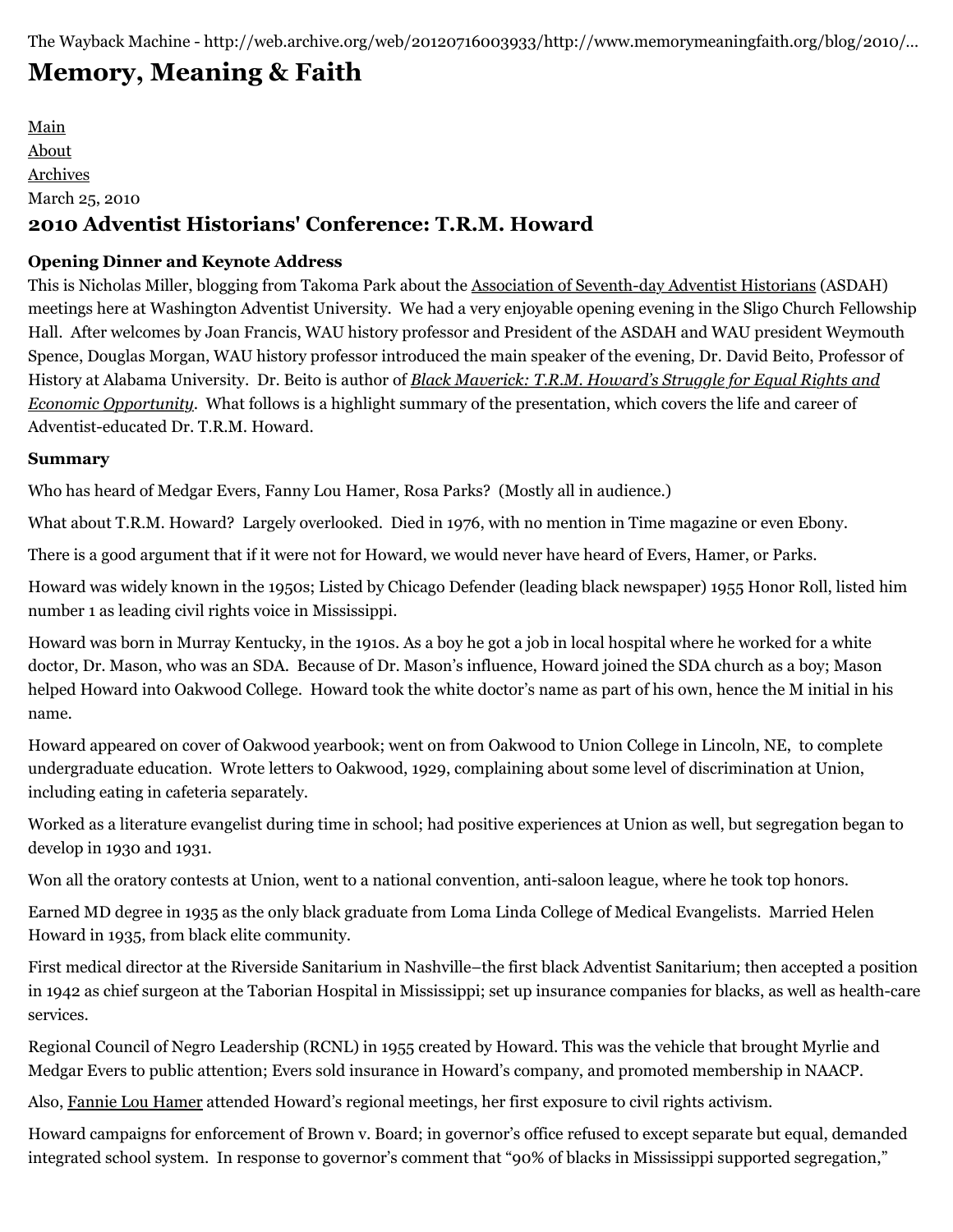Howard said, "would you believe me if I told you that 90% of African Americans didn't want to go to heaven." Newspapers ran the headline that Howard called the governor a liar.

Involved in Emmit Till murder case (Till was a young black man, murdered by southern white supremacists), Howard helped organize witnesses for the prosecution. When Till's murderers were acquitted in the face of strong evidence, Howard went on a nation-wide lecture tour to stir up activism because of Till miscarriage of justice.

In Alabama, he was hosted in Montgomery by an unknown young pastor named Martin Luther King, Jr., where he spoke to an audience about the Till case. In the audience was Rosa Parks. Three days later, Parks made her famous decision to not give up her seat on the bus, which led to the Montgomery bus boycott. Parks later reported that she had Till in her mind when she refused to move from her seat.

Howard continued involvement with civil rights issues, but also continued his medical activities, and became an accomplished international big-game hunter. He helped Jessie Jackson get his political career off the ground, and Jackson preached the sermon at Howard's funeral in 1976.

Howard was not one to dwell on his historic achievements, and he moved on to other projects. This in part explains his relative lack of recognition in recent times.

During the Q & A session, it was disclosed that Howard became somewhat distanced from the Adventist church after leaving Riverside Sanitarium, which was precipitated by some disagreements over administration. Still, Howard continued a connection with the church, presenting health segments at Adventist evangelistic campaigns into the 1960s, and supporting Oakwood College and LLU Medical School until his death.

The talk was supported and illustrated by a multitude of pictures and slides of Dr. Howard, his friends, and the locations of his activities. A recording of about three minutes of a speech he gave at Madison Square Garden on civil rights reforms was also played. It was a lively and well-received overview of an extraordinary and important life, shaped by Adventist education and, to some degree, sensibilities.

[Posted by N](http://web.archive.org/web/20120716003933/http://www.memorymeaningfaith.org/blog/church-and-society/)[icholas Miller](http://web.archive.org/web/20120716003933/http://profile.typepad.com/npmiller) [on March 25, 2010 in 2](http://web.archive.org/web/20120716003933/http://www.memorymeaningfaith.org/blog/church-and-society/)[010 Adventist Historians' Conference](http://web.archive.org/web/20120716003933/http://www.memorymeaningfaith.org/blog/2010-adventist-historians-conference/)[,](http://web.archive.org/web/20120716003933/http://www.memorymeaningfaith.org/blog/church-and-society/) [Adventist Studies](http://web.archive.org/web/20120716003933/http://www.memorymeaningfaith.org/blog/adventist-studies/)[, Church and](http://web.archive.org/web/20120716003933/http://www.memorymeaningfaith.org/blog/church-and-society/) Society | [Permalink](http://web.archive.org/web/20120716003933/http://www.memorymeaningfaith.org/blog/2010/03/2010-adventist-historians-conference-trm-howard.html)

[Save to del.icio.us](http://web.archive.org/web/20120716003933/http://del.icio.us/post) | The Way...

## **Comments**

You can follow this conversation by subscribing to the [comment feed](http://web.archive.org/web/20120716003933/http://www.memorymeaningfaith.org/blog/2010/03/2010-adventist-historians-conference-trm-howard/comments/atom.xml) for this post.

## **Verify your Comment**

## **Previewing your Comment**

Posted by: |

This is only a preview. Your comment has not yet been posted.

Post Edit

Your comment could not be posted. Error type:

i.

Your comment has been posted. [Post another comment](javascript:void%200;)

<span id="page-2-0"></span>The letters and numbers you entered did not match the image. Please try again.

As a final step before posting your comment, enter the letters and numbers you see in the image below. This prevents automated programs from posting comments.

Having trouble reading this image? [View an alternate.](#page-2-0)

 $\overline{\text{Continue}}$ 

[Contact](http://web.archive.org/web/20120716003933/mailto:memorymeaningfaith@gmail.com)

[Archives](http://web.archive.org/web/20120716003933/http://memorymeaningfaith.typepad.com/blog/archives.html)

[Feeds](http://web.archive.org/web/20120716003933/http://memorymeaningfaith.typepad.com/blog/feeds.html)